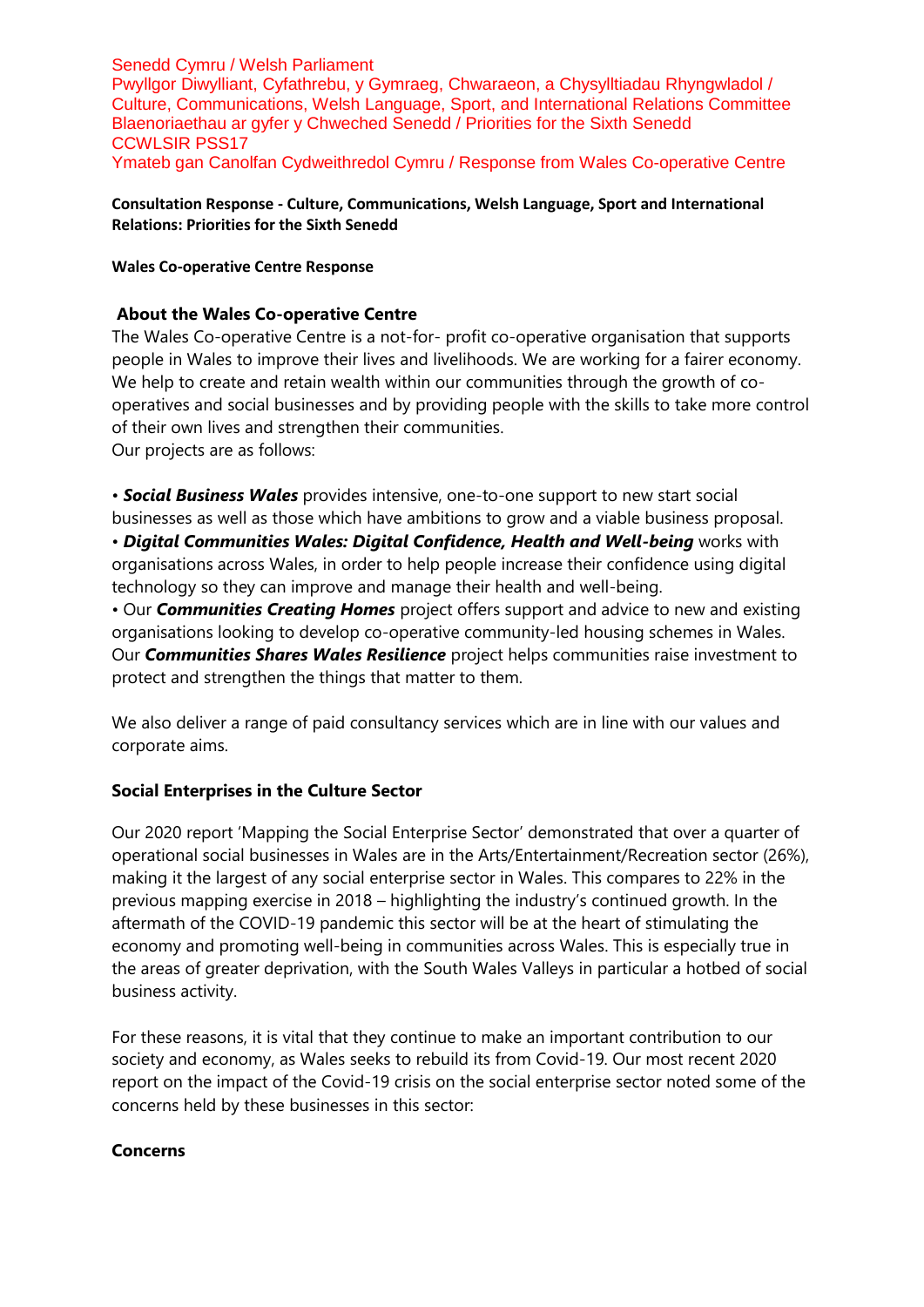### Senedd Cymru / Welsh Parliament

Pwyllgor Diwylliant, Cyfathrebu, y Gymraeg, Chwaraeon, a Chysylltiadau Rhyngwladol / Culture, Communications, Welsh Language, Sport, and International Relations Committee Blaenoriaethau ar gyfer y Chweched Senedd / Priorities for the Sixth Senedd CCWLSIR PSS17

Ymateb gan Canolfan Cydweithredol Cymru / Response from Wales Co-operative Centre

## - **COVID-19 and Trading**

COVID-19 has had a significant impact on the sector, with 63% forced to pause trading, 69% reporting a lower-than-expected turnover, and 38% citing a risk to their reserves.

## - **Access to grant finance**

Besides Covid-related restrictions, funding remains the most cited concern in the sector, primarily because businesses did not know where to look for finance. This has become particularly important considering the impact of Brexit and the withdrawal of EU funding, which has been a crucial source of grant funding for the sector.

## **Examples and Case Studies**

Changes in various restrictions have forced social enterprises in the creative and cultural sector to adapt their offerings, due to the depletion of their financial reserves and the uncertainty surrounding income. Take **Cymru Creations Ltd**, a Tredegar based social enterprise media company, which following the lockdown created and mobilised the Tredegar Community Taskforce. In just a few days they found the resources and organised support for elderly and vulnerable people in Tredegar Town and in particular the deprived estate of Cefn Golau, delivering much needed food parcels to homes, snack packs for school children, shopping services, delivery of prescriptions and generally helping those in need. This innovative response is testament to the challenges faced by creative enterprises in response to the closure of facilities. The future remains uncertain for these businesses, especially if venues continue to face COVID restrictions and financial constraints even as we emerge from the pandemic – flexible support is needed to provide a more stable long-term future.

### **Solutions**

- Greater consideration to long-term access to bridge the gap of EU funding and the depleted reserve funds from the Covid-19 period.
- Continued specialist support for social enterprises as they emerge from this crisis.

### **Conclusion**

The cultural and creative social enterprises have been some of the hardest hit industries in the pandemic, so as we recover from the crisis they have an important role to play in supporting communities, families and individuals that are socially or financially excluded. We think this committee should explore how this sector can be supported to ensure it emerges from the pandemic as strongly as possible, with the potential to have a greater influence than ever on the Welsh economy and communities, overcoming the funding concerns highlighted. The Wales Co-operative Centre through its delivery of *Social Business Wales* has been working with social enterprises across all sectors during this period, and believe we offer a unique insight into the role and potential of the sector.

# **The potential for community-led housing to support Welsh language communities**

**Wales Co-operative Centre Response, August 2021**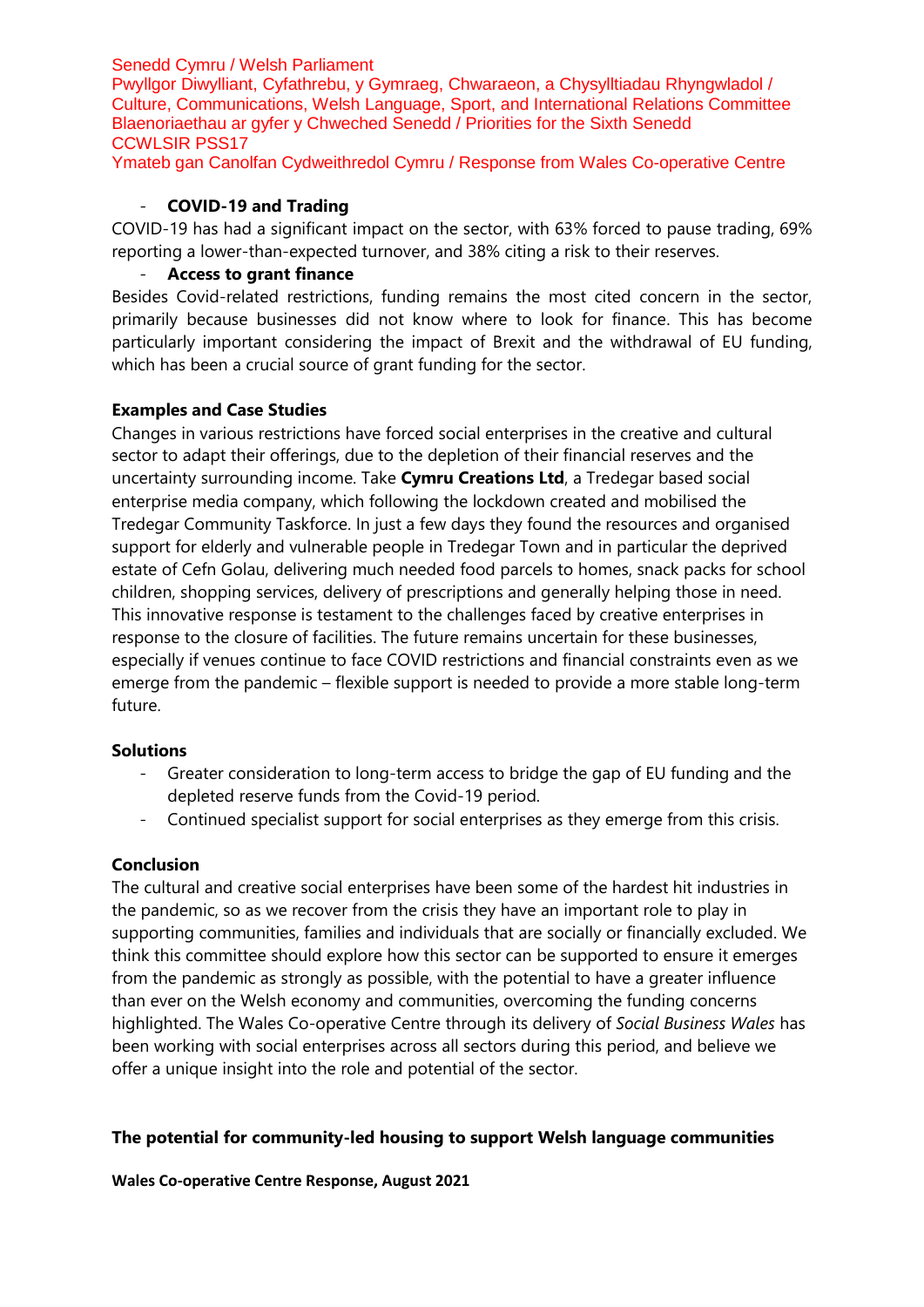### Senedd Cymru / Welsh Parliament

Pwyllgor Diwylliant, Cyfathrebu, y Gymraeg, Chwaraeon, a Chysylltiadau Rhyngwladol / Culture, Communications, Welsh Language, Sport, and International Relations Committee Blaenoriaethau ar gyfer y Chweched Senedd / Priorities for the Sixth Senedd CCWLSIR PSS17

Ymateb gan Canolfan Cydweithredol Cymru / Response from Wales Co-operative Centre

Data from the Welsh Revenue Authority shows that there is a second homes crisis in Welsh communities - 44% of all homes sold in the Gwynedd constituency of Dwyfor Meirionnydd during 2020-21 were second homes or buy-to-let properties. We believe that co-operative and community-led models of housing can play a crucial role in ensuring that places like these remain as living communities, where the Welsh language can continue to thrive. The trend of extortionate house prices and high levels of empty homes is impacting local Welsh communities considerably, and is placing the Welsh language at significant risk.

The Wales Co-operative Centre's *Communities Creating Homes* project, funded by the Welsh Government and the Nationwide Foundation, ensures access to the information, support, advice and technical expertise for groups and organisations across Wales. It works to create a thriving Community-led housing (CLH) movement, bringing people together to decide what kind of homes and communities they want to live in. Since its inception it has had a significant impact, working with over 50 groups and organisations, developing what is needed to progress community-led housing schemes in Wales.

### **Main Concerns**

- Rise of second home ownership in rural Wales and difficulty for local people to get on the property ladder
- Implication for the survival of Welsh as a community language

# **Case Study**

Community-led models support the housing needs of a local community, ensuring that there is sufficient affordable housing available, which in-turn protects the survival of the Welsh language. For instance, **Aberdyfi Community Trust** was established in November 2020 as a direct response to the increasing levels of second home ownership in the village and the surge in house prices following the end of the first lockdown. The group worked with Communities Creating Homes to create a new community-led housing project to house local families who were being priced out of the market. The acquisition of land has always been an obstacle, but in the meantime, they have identified an existing mixed-use site in the village which could be brought into community ownership. This site would provide their first property to offer at an affordable rent and give the group an active income and employment opportunities.

We would urge the committee to explore what can be done to further expand this model of housing in Wales. Through reports we have published and research we have conducted, we have a considerable evidence base for the advantages of this model. We would urge the committee to take an active role in exploring what the next steps are for this model as part of the effort to protect Welsh as a community language in Y Fro Gymraeg.